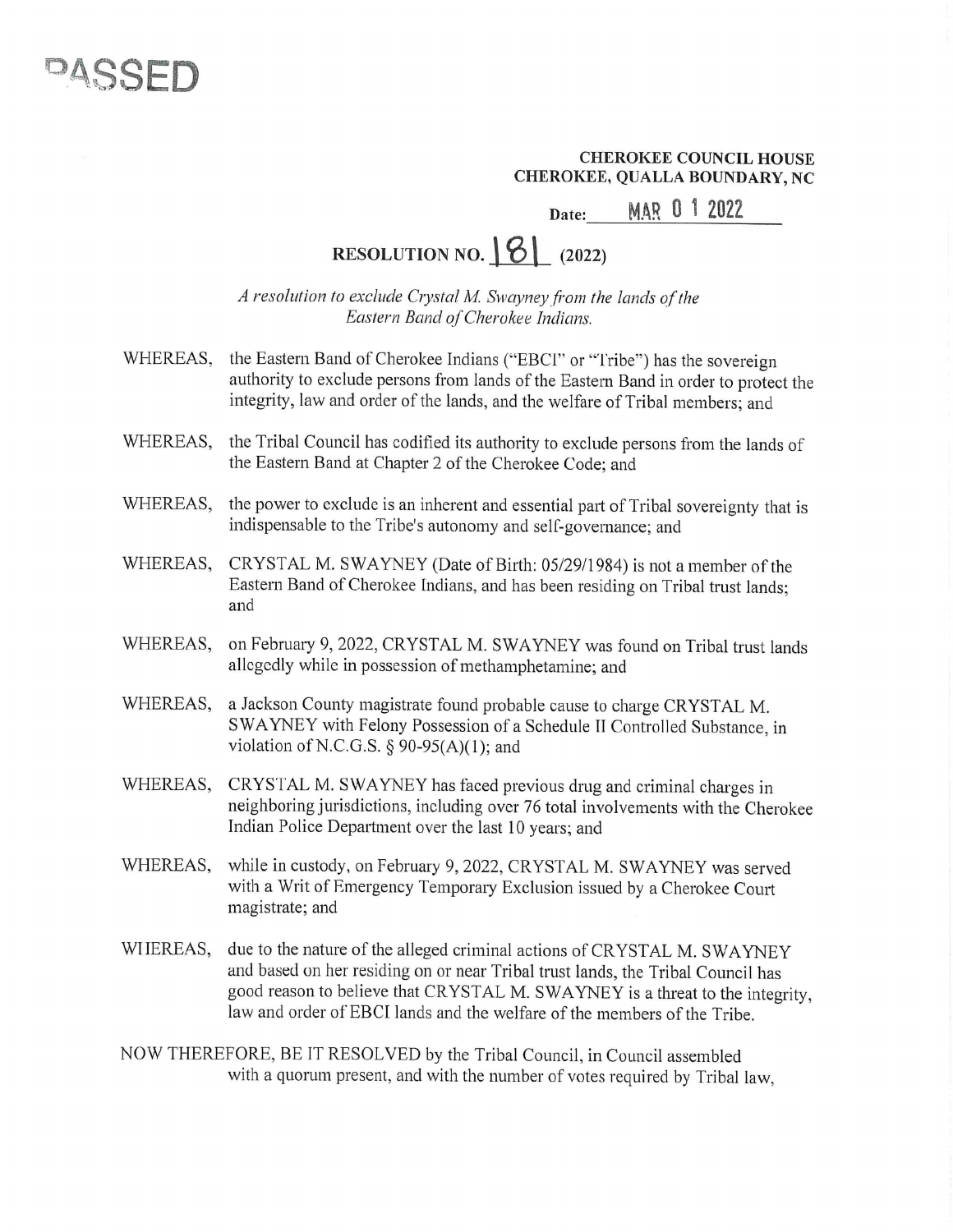CRYSTAL M. SWAYNEY. is hereby PERMANENTLY EXCLUDED from all Tribal lands and is hereby notified and ordered to vacate all tribal lands.

- BE IT FURTHER RESOLVED that this permanent exclusion prohibits CRYSTAL M, SWAYNEY from entering on or being present on Tribal lands for any purpose except as required by Tribal Council or Tribal Court.
- BE IT FURTHER RESOLVED that if CRYSTAL M. SWAYNEY is found improperly on Tribal<br>lands at any time after the effective date of this resolution, she shall be treated as a<br>trespasser and appropriate legal action shall be take
- BEIT FINALLY RESOLVED that all resolutions inconsistent with this resolution are rescinded, and that this resolution shall become effective when ratified by the Principal Chief.

Submitted by the Attorney General's Office on behalf of the Chief of Police as provided in Cherokee Code Chapter 2.